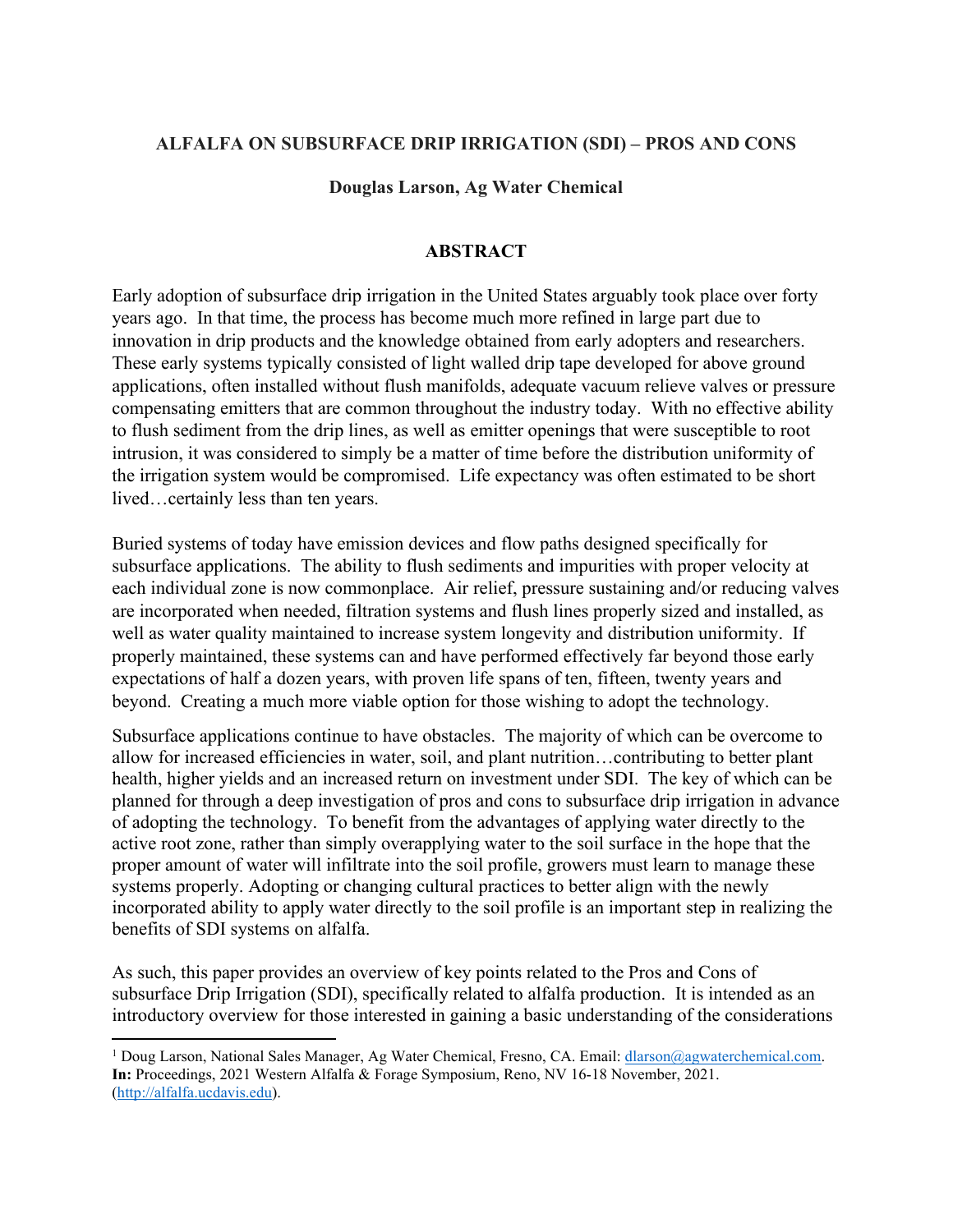necessary prior to installing an SDI system on alfalfa. Each of these topic areas can and should be explored further. Experienced professionals can assist producers as they explore options specific to their individual operations. Readers will gain a greater understanding of key considerations to subsurface drip on alfalfa.

## **Key words emboldened:**

# **Alfalfa on Subsurface Drip Irrigation (SDI) – Pros and Cons**

## **Increased efficiencies:**

The idea behind drip has always been to place the precise amount of water at or near the root. Decreasing evaporation and soil erosion, while simultaneously allowing for the spoon feeding of water and other nutrients directly to the root zone…**increasing efficiencies** and **sustainability** factors. In most SDI applications, irrigation water never actually reaches the soil surface, further **reducing evaporation**, waste and weed pressure. As irrigation water is applied with much greater **precision**, inadvertent leaching can be managed much more closely to conserve precious resources. All the while, increased precision in the application of water supports improved crop health and yield.

# **Nutrients:**

SDI allows for nutrients to be **spoon fed** directly to the effective root zone, providing **timely** delivery and uptake through the root system, **reducing leaching** of nutrients below the root zone, often resulting in reduced **application rates**. As these nutrients are transported via water infiltrating the soil profile, **insufficient irrigation** can leave soil dry between lateral drip lines creating uneven **distribution** of needed nutrients. Thus, to maximize resources, close crop analysis and management tools such as soil moisture monitoring are imperative to understanding crop needs and nutrient movement in the profile.

# **Energy:**

SDI systems are considered **low-pressure** closed systems utilizing a mere eight to twelve pounds of pressure at the tape, resulting in a reduction of **energy usage** as compared to high pressure irrigation systems. However, sand-media filtration pressure requirements are often in the 40-psi range, along with pipe sizing and distance requirements dictating higher pressure needs. Thus, drip does not always present the low energy cost option. Generally, drip is a higher energy user than flood irrigation systems, but lower than that of pressurized sprinkler systems, so energy savings may be negligible and **site specific**.

# **Plant longevity:**

**Irrigation cycles** for non-SDI alfalfa fields often have an approximate two-week time interval between applications, as the time between laying down the crop and bale removal is not conducive to a quick irrigation schedule. SDI allows many growers to shorten this time frame down to a  $7 - 10$ -day cycle. This may seem insignificant, but this shortened cycle allows for the alfalfa plant to **recover** and begin regrowth much more quickly. Keeping the crop more closely aligned with desired cut and **regrowth cycles**, increasing **plant health** and the potential for higher **yield** and **quality**. Some growers have even experienced an ability to keep their SDI alfalfa fields in production longer than they had experience in flood operations.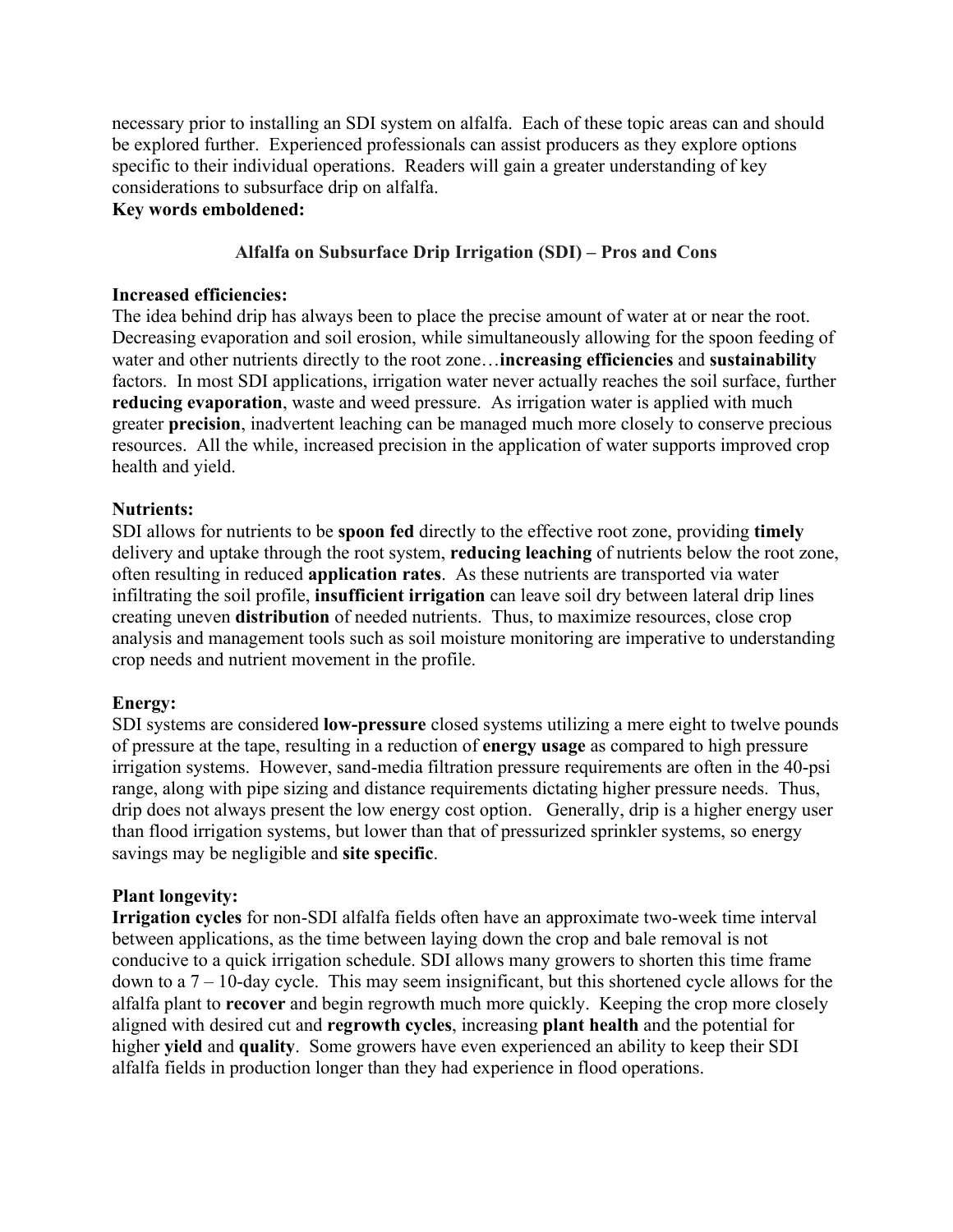#### **Soil characteristics and topography:**

Soil characteristics play an important part in drip design, as understanding the likely **movement of water** through the soil profile is hugely impacted by soil type. Drip designers closely evaluate soil data to better select proper drip lateral spacings, depth, zone size, emitter spacing and flow rate. In the case of soils that are more susceptible to **compaction**, this may dictate the need for precision insertion of drip line laterals to allow for deep ripping operations. At 40," the most common tape spacing for alfalfa adapts well to this scenario. Although, SDI users commonly experience a more mellowed soil condition over time due to the sub-terranean nature of SDI, rather than the compaction realized from above ground applications of irrigation water, compaction remains an important consideration.

Additionally, the feast or famine cycle of **flood irrigation** operations can reduce soil permeability, **reduce oxygen** movement in the profile for periods of time while flooding out crop stands at the lower end of the field and eroding vulnerable soils. All of which negatively affect soil, plant health and yield. Irrigation **timing** must be aligned with field operations, allowing heavy equipment to enter the field without damaging drip lines. Well managed SDI systems commonly lead producers to find that they may very seldom or no longer need to deep rip subsurface irrigated fields

Changes **in soil type** often relate closely to changes in topography, traditionally known to be an obstacle for drip systems, as slight hills and valleys would cause fluctuations in both pressure and flow. Today, **pressure compensating** emitters can help to overcome these changes in elevation to provide a more even distribution of water. Although extreme topography continues to limit SDI adoption in some cases, these subsurface systems do allow producers to recapture unproductive ditches, roadways, pivot tracks and more. Still, drip tape is predominantly installed uniformly throughout a particular field, although its consistent flows may not match the wide variation of water demand based on soil properties throughout that certain field…an issue common to all forms of irrigation.

### **System cost:**

Initial cost of SDI systems can easily exceed \$2,000.00 per acre. For producers accustomed to flood irrigation, with virtually little cost above that of the water itself and its delivery to the field, an SDI installation can appear to be overwhelming. **Analysis** must be done on a case-by-case basis to better understand the potential for return on investment through increased **quality and yield**, water and fertilizer **efficiencies**, improved plant health and longevity as well as labor savings. There is no one-size-fits-all approach to understanding system cost or **return on investment** for SDI systems. It deserves deeper consideration than a simple glance at initial cost. With a verified useful life of a decade or more and reports of systems in use beyond 20 years, these systems can amortize well. However, quality design, product and installation should not be sacrificed to meet low budgets and above all **maintenance** remains paramount to system longevity.

### **Labor:**

**Labor costs** and the scarcity of **skilled farm workers** is an ever-increasing issue in the ag industry. As a result, SDI systems are often seen as labor savors when compared to most forms of irrigation, especially with fully automated SDI. Automated or manual, these systems take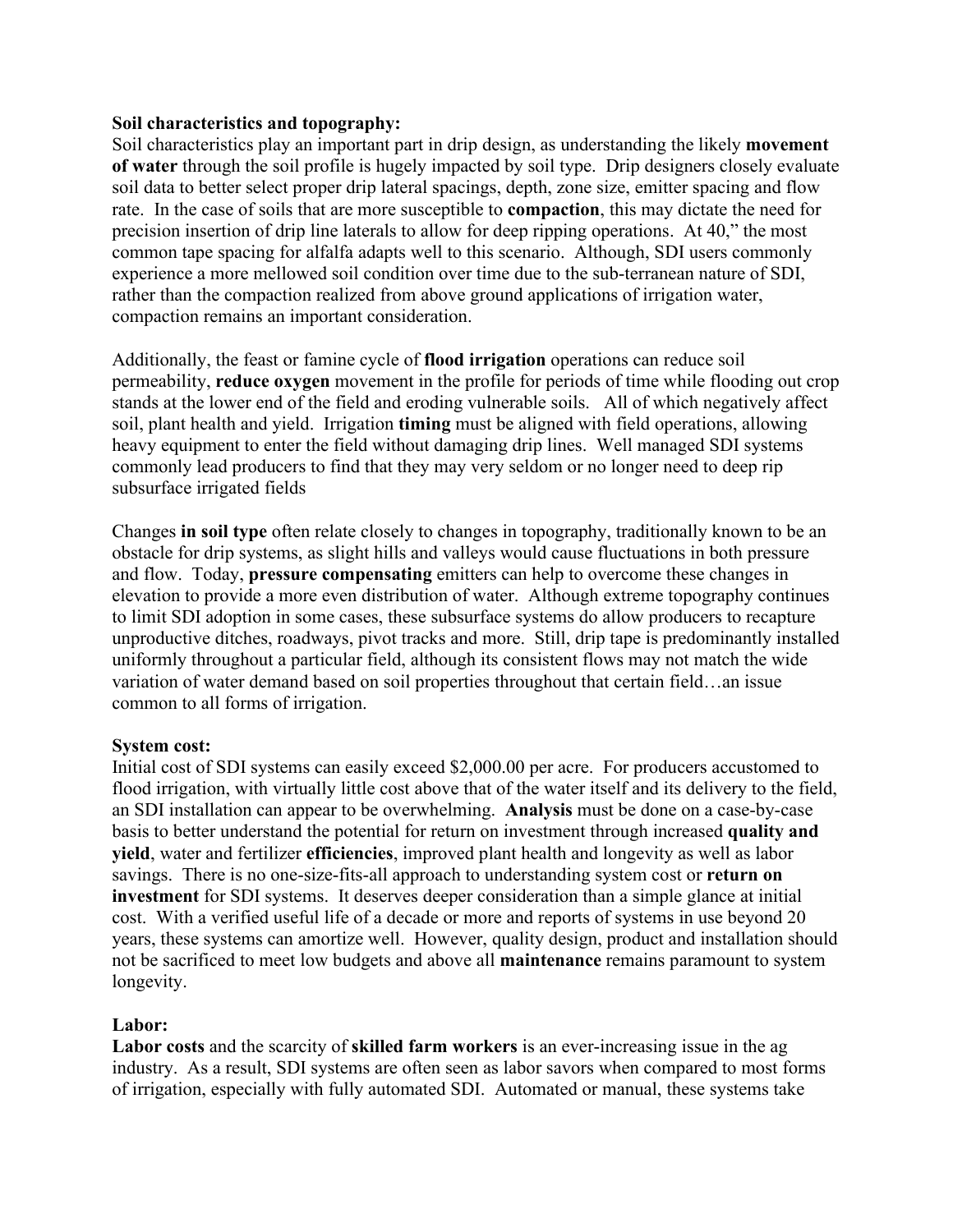very little labor to manage. However, **installation** is very **labor intensive** and although some producers choose to install on their own, it is often recommended that producer's contract with an experienced local provider for at least their initial installation.

## **Qualified dealer**:

Transition to subsurface irrigation has a **substantial learning curve**, especially when compared to that of a flood system. The key is to find a good consultant, extension agent, supplier or other professional who can provide guidance. A solid **service provider** can deliver valuable experience and advice to a new user. With variables from soils, topography, crop, environmental conditions, to water quality and flow the learning curve is substantial. Beyond the trusted advisor or dealer, the producer must take an active role in the management of the system. Knowledge, experience, and on-site evaluation…especially with alfalfa, is needed to establish irrigation schedules. Yet, these systems can be more forgiving than expected due to their timely and precise water application. With a **well-designed** system and a solid advisor, a grower can quickly adapt to the use of an SDI system. Greater grower involvement in planning and implementing system use leads to a smoother transition.

## **Cultural practices:**

Flood irrigated fields commonly have a .5% to 2% downfield slope, which is ideal for the **transition to drip**. However, these irrigation systems should not be scheduled in the same manner. Flood is traditionally a feast or famine approach to irrigation, with common issues such as soil erosion, over saturation of oxygen deprives soils or extremely dry hydrophobic soil conditions. **SDI** is more of a precision application of timely water applied directly to the root zone, so run times and frequency of irrigation is often quite different from flood. Growers will need to **adapt** their cultural practices to SDI systems, rather than employ their old flood strategies. It is critical to have a clear understanding of system capabilities along with specific plant needs. Knowing the hourly application rate of each individual system along with closely **monitoring** the **soil moisture** of the profile will be imperative, as excessive runtimes in some soils can lead to **preferential flows**, which results in poor lateral water movement and reduced **distribution uniformity**.

### **Germinations:**

Most certainly, **germination** of alfalfa seed via SDI systems can be a challenge for producers, due in large part to the shallow depth of newly sewn alfalfa seed and the soft soil structure of the seedbed. Moving water from the buried drip lines to the soils surface is not always possible with SDI. Producers often **surge or pulse** these buried systems to push water laterally, as well as toward the soil surface. Through a series or shorter than normal irrigation events, these stacked irrigations can better fill the complete profile. However, it is not uncommon for growers to maintain some form of flood or sprinkler irrigation capabilities on these fields to overcome this SDI limitation.

**Sprinkling up new crop alfalfa** provides for a much more uniform germination process. **Preirrigating** these newly planted fields through the drip system can help to fill the soil profile ahead of seed drilling as well. However, sprinkling up these plantings remains the most preferred method. For these new SDI plantings, drilling alfalfa seed in the fall months to assist with germination is preferred as a means of utilizing winter moisture to help establish a full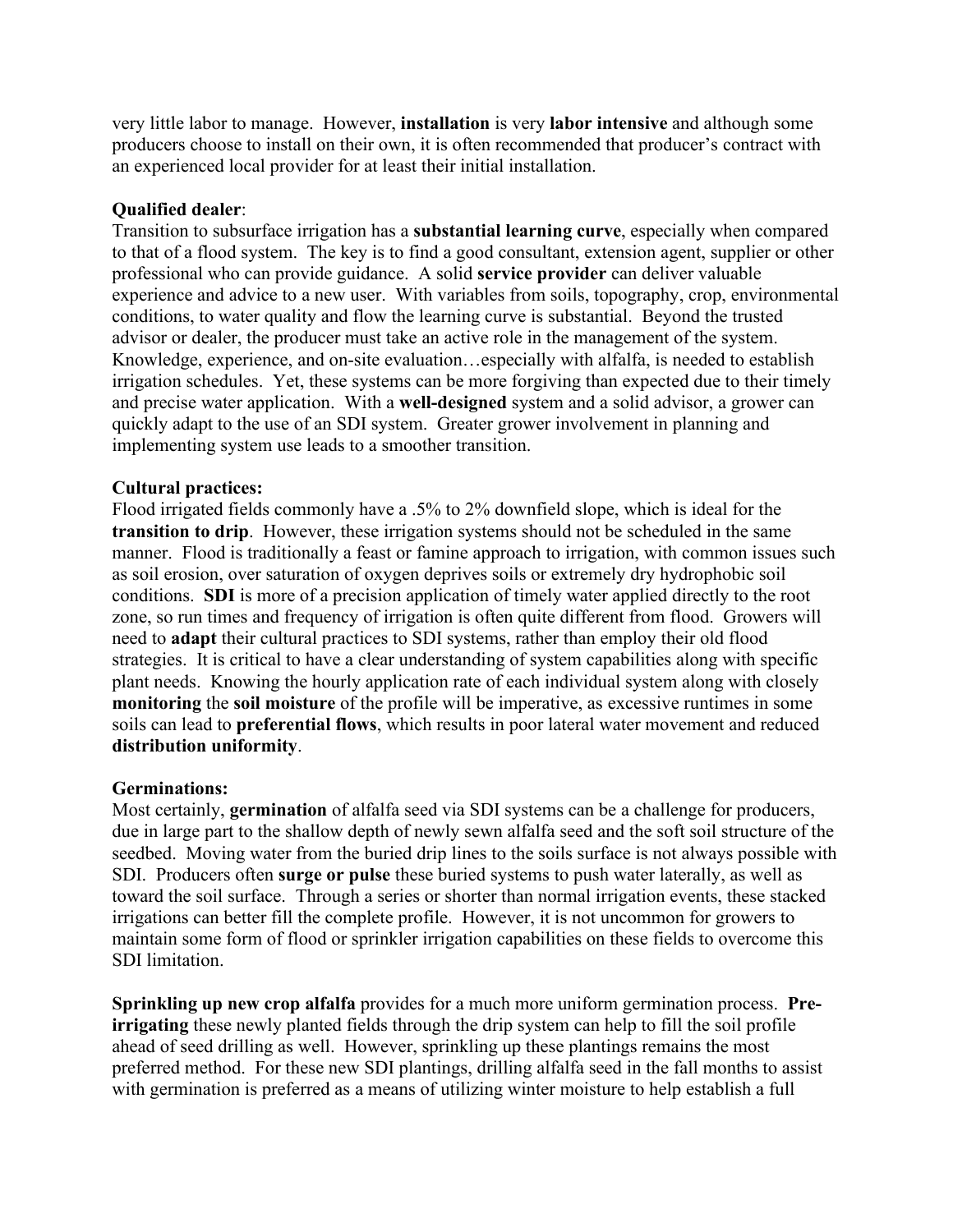profile and uniform crop stand. Lack of doing so often results in an uneven crop stand in the first year or two of production, as plants closer to drip lines flourish, while those located between lateral lines struggle to become established.

Flood and sprinkler irrigation can work as well yet present their own set of challenges in a soft seed bed. Especially, in those cases where field workers must carry-out various duties in these freshly irrigated fields. These irrigation sets will often last 12 hours or more, causing very deep, soft mud in the seedbed. This mud not only makes it difficult to walk or work in fields, but tracks made can leave long lasting impressions, lasting far beyond the season. Additionally, with no plant root structure to hold newly planted seed beds in place, flooded fields become **highly erodible** until full germination and substantial root development takes place. These **germination challenges** must be taken into consideration when designing an SDI system. Many variables should be evaluated; flow rates, lateral and emitter spacings, depth of drip tape, irrigation timing, soil types, etc. There can be germination limitations for other crops as well…especially in regions with historically low spring precipitation.

## **Root intrusion:**

Always a concern on **buried drip**, it is inevitable that roots will search out drip line **emitters** over time. Certainly, maintaining a well irrigated soil profile helps to prevent **root intrusion**. However, periodically throughout the season, alfalfa systems will be shut down allowing the soil profile to dry, causing roots to search for alternative **sources of water**. Additionally, system shutdown over the winter season can provides ample opportunity for **root hairs** to search out water sources…including emitters.

Several steps can be taken to **minimize this risk** to the system, the first of which is to select drip lines that are designed for this type of installation. Most manufacturers have developed heavy walled polyethene drip tape products, some of which have a small flap of material that covers the emission point of the emitter, to make it more difficult for soil particles, **roots** and other **contaminants** to enter the emitter when not irrigating.

Emitters and filter disks impregnated with a **herbicide** have also been developed in an effort to inhibit these root hairs from entering emitters. Released at extremely low levels, these products can impede root intrusion by creating barriers to roots at emitter openings. In other cases, herbicides, chlorine, acid, and other chemicals have been used to hinder, prevent, or destroy these damaging root hairs in or near the emitter. Left unchecked, these tiny roots will likely completely **plug emitter** openings, eventually rendering all or part of the drip lines useless. **Prevention and maintenance** are the keys to **long term success** in SDI.

# **Rodent control:**

Rodents have long been known to have a **detrimental impact** on crops, but they can create even greater havoc to these subsurface systems. So much so, that it is not uncommon for irrigation companies to discourage growers from making the switch to drip prior to getting existing rodent issue under control.

Drip tape is manufactured with different wall thicknesses…measured in milliliters. Above ground drip applications typically use a five or six mil tape, while buried systems commonly use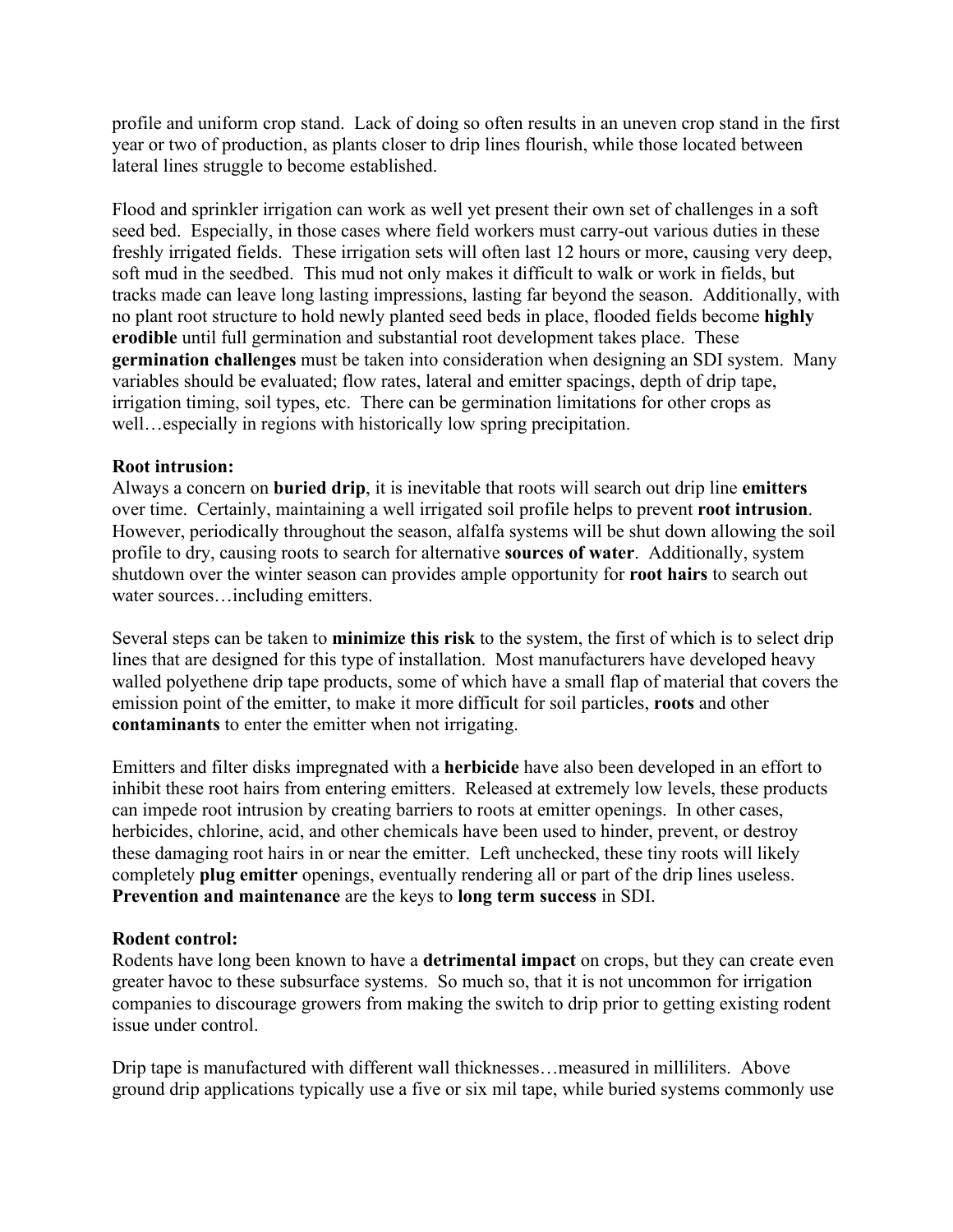thirteen to fifteen mil. This heavier wall thickness provides **greater system durability** and longevity, through greater resilience against sharp rocks and other objects in the soil profile. In fact, these heavier walled tapes are typically a requirement for most government **cost share** programs funding SDI systems. Additionally, the heavier wall thickness provides greater resistance to an entire host of pests. Producers and drip installers report damage from frogs and crickets, to insects and mice…all the way to **gophers** and the like. Even these fifteen-mil tapes are no match for a gopher, as these and other rodents don't just nibble in one location, they damage tape indiscriminately throughout the field. Sometimes scattered up and down a particular lateral, while in other instances chewing entire sections. Either way, one bite or an entire section chewed, it must all be discovered and replaced.

**Repairing these damaged sections is costly**. Industry professionals commonly assign a \$10.00 - \$20.00 cost for each subsurface drip tape repair, the majority of which is the cost of labor to discover and excavate the damaged lines. System pressure drop is the first indication of a leak in the field, while finding an abnormally tall green patch of vegetation or puddled water at the soil surface is simply the first step in locating a leak, as it is an indication of where the water is surfacing. The difficult task is tracing that leak back to the buried line, as the spewing water will often surface downfield from where the subterranean leak occurs. Once found and the soil completely excavated to expose the leak, two couplers are used to attach a new pieces of drip tape in place of the damaged section. Care should be taken to assure that the new section has the proper flow and number of emitters to replace that which was removed. After the soil is carefully replaced and the repaired section of drip line covered, the system should be purged to assure that no soil or other impurities were ingested into the system through the damaged section.

Various strategies are used for discouraging in-field rodent activity. From mowing outer field edges to reduce habitat, to using bates, traps and bounties to keep populations down. Owl boxes are a common strategy to encourage natural nocturnal hunters and it is not uncommon to see bird stands created to encourage hawks and other daylight predators as well. Each of these strategies has its own place in an **Integrated Pest Management Program (IPM**). Including Protec-T, an EPA approved deterrent to gophers in subsurface drip acres. Injected into the enclosed water column and applied through the irrigation system at a rate of one to two gallons per acre, Protec-T can have a significant impact on driving gophers above ground…where predators, traps and other incorporated IPM strategies can have a decimating effect on the rodent population.

### **Water Quality:**

To a large extent, **water quality** is of minimal concern to sprinkler irrigators and often of even less concern to flood irrigators. However, SDI is an entirely different situation, as water quality issues must be discovered and properly diagnosed to overcome potential clogging issues. Bicarbonates, minerals, iron, algae, pH and more can each have denigrating effects on drip systems. Today, there are a wide array of products on the market to help growers battle these water quality issues, along with numerous companies capable of assisting in the diagnosis, prevention, and remediation of these dripline destroyers. The first course of action is always to perform a proper water analysis when evaluating site suitability for subsurface or surface drip applications.

#### **Filtration:**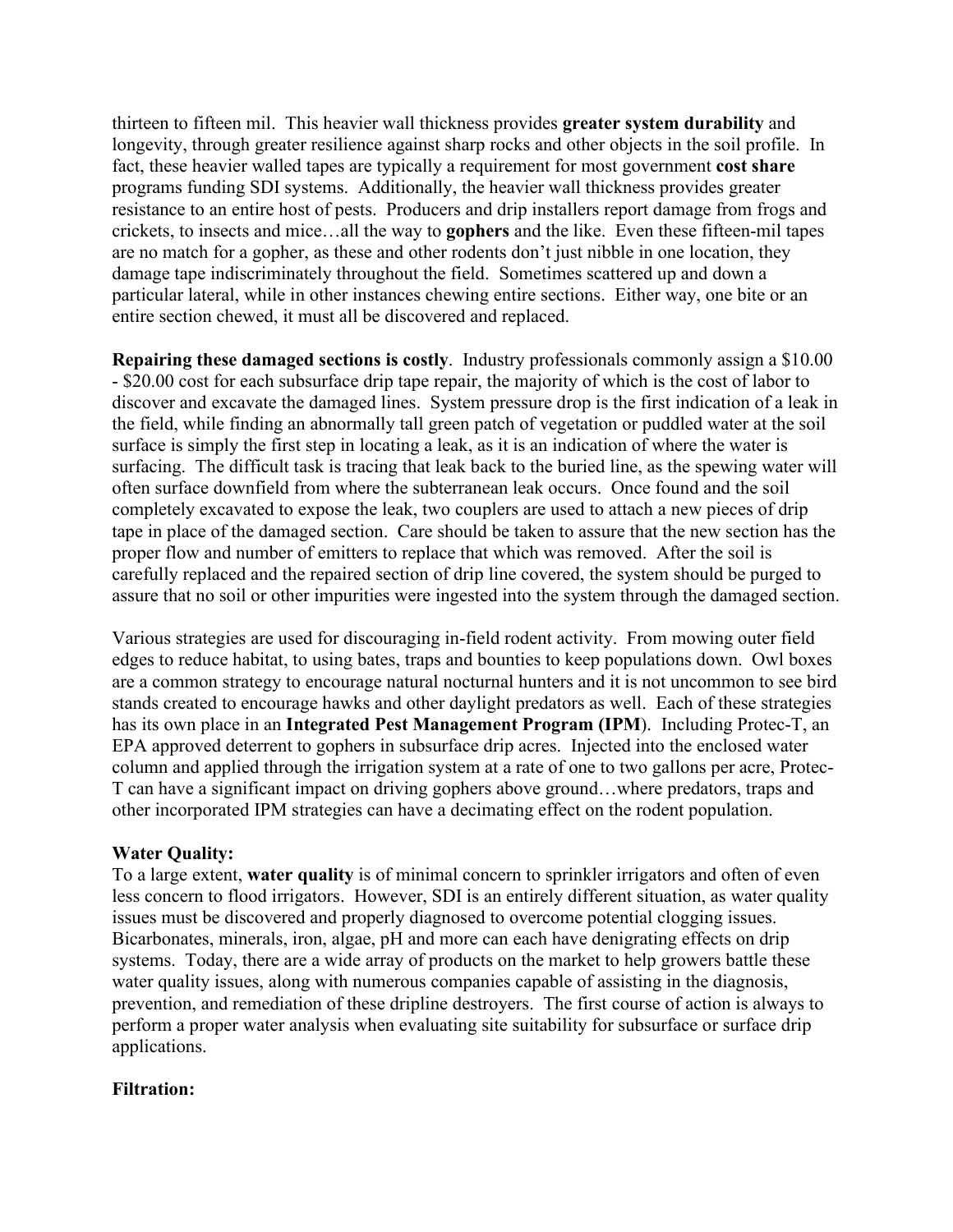In addition to chemical water treatment when necessary, **water filtration** is of key importance, as emitters are susceptible to clogging due to their very small orifices. Drip line manufactures each have their own recommended specifications for the level of filtration deemed necessary for each product line. One hundred twenty to two hundred  $(120 - 200)$  mesh filtration is the common recommendation for drip tape products. This mesh designation is determined by the total number of openings per one square inch. Thus, 120 mesh has 120 openings per square inch. To understand that correlation to particle size; two hundred mesh screens filter down to the approximate width of a human hair, so properly maintained systems can remove much of the clogging potential in the water column.

Once a proper water analysis has been completed, determining the volume and **level of filtration** is the next step, followed by the operation of the filter system itself. These systems are designed to meet specified **flow** and **pressure** ranges. As these filtration systems remove particles from the water column, they begin to increase back pressure, due to the contaminant load captured in the filter unit. These **contaminants** must be purged (**backwashed / flushed**) from the system on a regular basis to assure proper flow. This is often an overlooked detail, but this along with **pressure** must be monitored closely and adjusted to match the filter specifications.

A properly designed and maintained automatic filtration system can run with very little supervision. If flush water can be recaptured, the wastewater can be recycled and utilized, maximizing water efficiencies. If maintained, filter systems have extremely long usable lifespans, spreading the high cost of filtration over many years. Filter systems can often comprise 10% - 15% of the entire system cost. Unfortunately, this causes producers to sometimes look to filtration for cost savings, which is never recommended. Proper filtration is an insurance policy for the entire SDI system. Thus it is not a place to cut corners. Additionally, the dirtier the water, the more contaminants are to be removed from the water column. With this heavier load of impurities comes more frequent backwash (flush) cycles, increasing wastewater and energy consumption, so properly sizing and operation of filter systems is imperative.

What to do with this purged filter water is an issue to overcome right from the start as well. The **effluent** is often pumped into a containment reservoir, diverted directly into the field or even into an open ditch. Depending on the quality of water, these filters can have a significant volume of wastewater, so growers must have a plan for this water.

### **Flushing the irrigation system:**

Flushing or purging a system is not just intended for the filter station itself. Drip systems, especially sub-surface drip systems, should have a regular maintenance program that includes flushing drip lines periodically though the season, as well as after each fertilizer application. This becomes increasingly important when using organic fertilizers, as those products tend to be even more problematic, increasing plugging potential. Although this water has been filtered, there are always small particles (silts, clay and debris) that pass through the filter system and settle in the drip line, dictating the need for a purge of the entire irrigation system.

Yet, simply performing a periodic flush of the lines is not enough, it must be done properly. A lack of proper pressure and velocity will not remove these impurities, so simply opening the end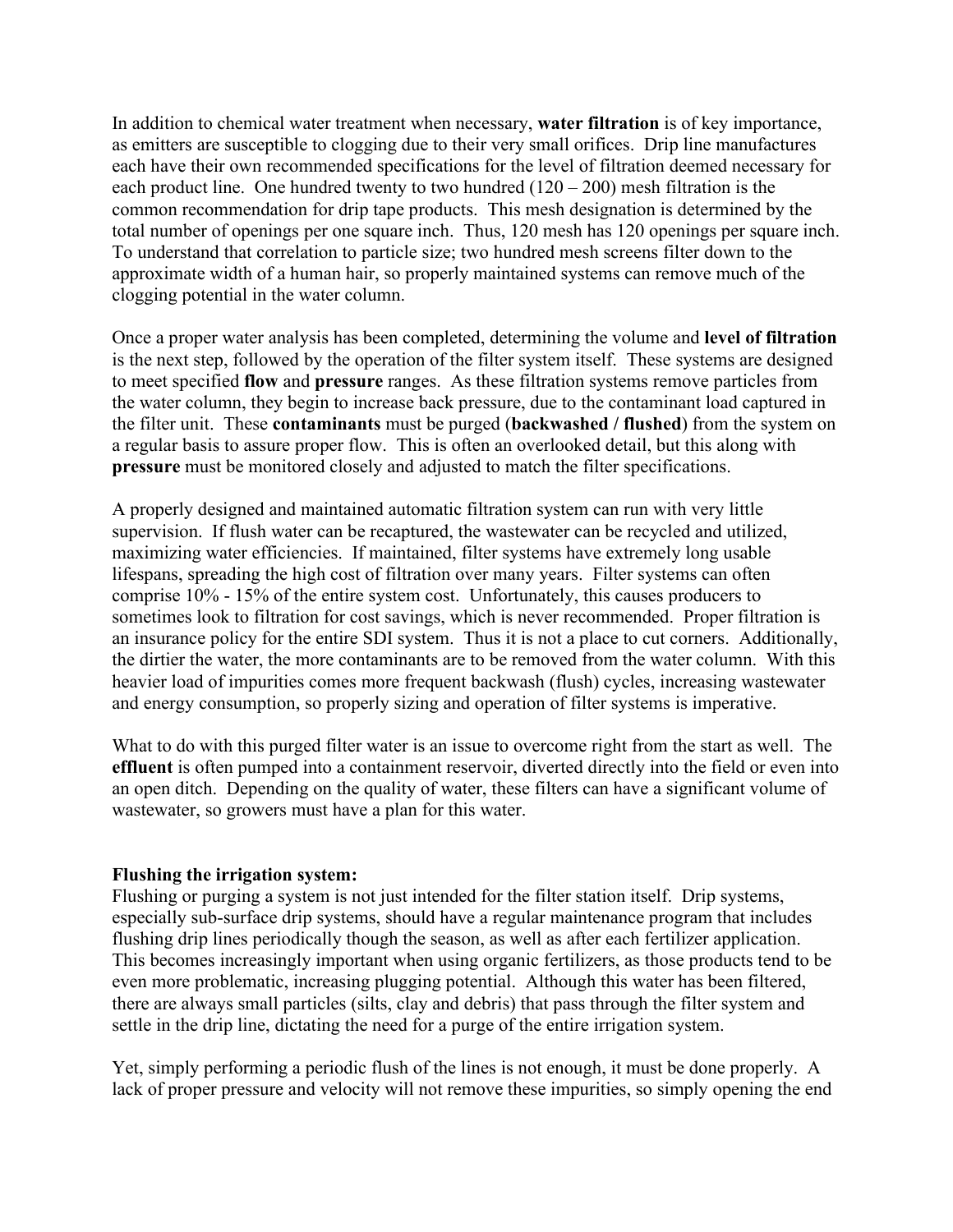of drip lines will not necessarily remove these contaminants. There must be sufficient velocity to remove the sedimentation. The commonly accepted practice is to flush laterals at a velocity of one foot per second. If too many lateral lines are opened at one time, the velocity and flow are reduced below this desired level…which translates into an ineffective flush. In today's SDI systems these laterals are typically tied into a flush-line at the bottom-side of the field, with two flush-lines per single zone. Each of these lines is then purged independently to assure adequate flush velocity. Proper flushing is imperative to SDI system longevity, so this is a must. Unfortunately, all too often this practice is neglected.

#### **Flow of water:**

In addition to a clean water supply, drip systems also require a consistent supply of water. When planning SDI systems, designers commonly divide the total volume of water into multiple zones. These zones are then split into like sized sets, which correlate to the total volume of water available. Commonly, 85% of maximum flow is factored as a safeguard to assure that relatively small fluctuations in available volume will not compromise system performance. Even then, multiple zones are incorporated into each set so that a large fluctuation in supply would still allow a system to operate at proper flows by simply decreasing the number of total zones included in each set. If a zone were designed to take most of the available water, a substantial decrease in flow could render those irrigation zones ineffective. As such, once a system has been designed for a particular flow rate, it is imperative that the system maintain that proper flow and pressure to sustain the designed distribution uniformity of the system

In some areas, another common strategy to drip system design is combining multiple sources of water into on-site reservoirs to allow for a more consistent volume of water. In turn, that flow along with considerations for crop water needs helps to determine drip line spacing and flow. Producers looking to transition to drip should fully consider all possible cropping possibilities. A grower may be planning the system to support a particular crop, but it is often best to create a more versatile system. One that can accommodate various plant row spacings and water demands. Will the row spacing, tape orientation, drip tape depth and flow be conducive to other cropping scenarios? The more versatile the system, the greater flexibility the producer will have to make unforeseen adjustments over time. The key is planning, to create the most adaptable system possible, as once installed there is very little ability to adjust flows upward, as the infrastructure is set in place.

### **Salinity:**

The accumulation of salinity in the soil profile is certainly an issue of concern for producers. Although, some crops are more susceptible to the impact of excess salinity than others. Commonly, SDI users rely on natural precipitation to assist in moving salts beyond the rootzone of a particular crop, but Mother Nature is not always cooperative. As a result, it is not uncommon for SDI designers to provide flood or sprinkler capabilities in these drip systems. For example, in alfalfa SDI designs, some systems will include alfalfa valves or other valve assemblies to allow the producer to attach sprinkler pipe or to simply flood irrigate the crop from time to time. This provides the producer with greater system flexibility for seed germination, as well as the ability to evenly soak the crop surface, allowing water to infiltrate the entire soil profile, forcing salts below the drip lines and active root zone. Without this type of system, it